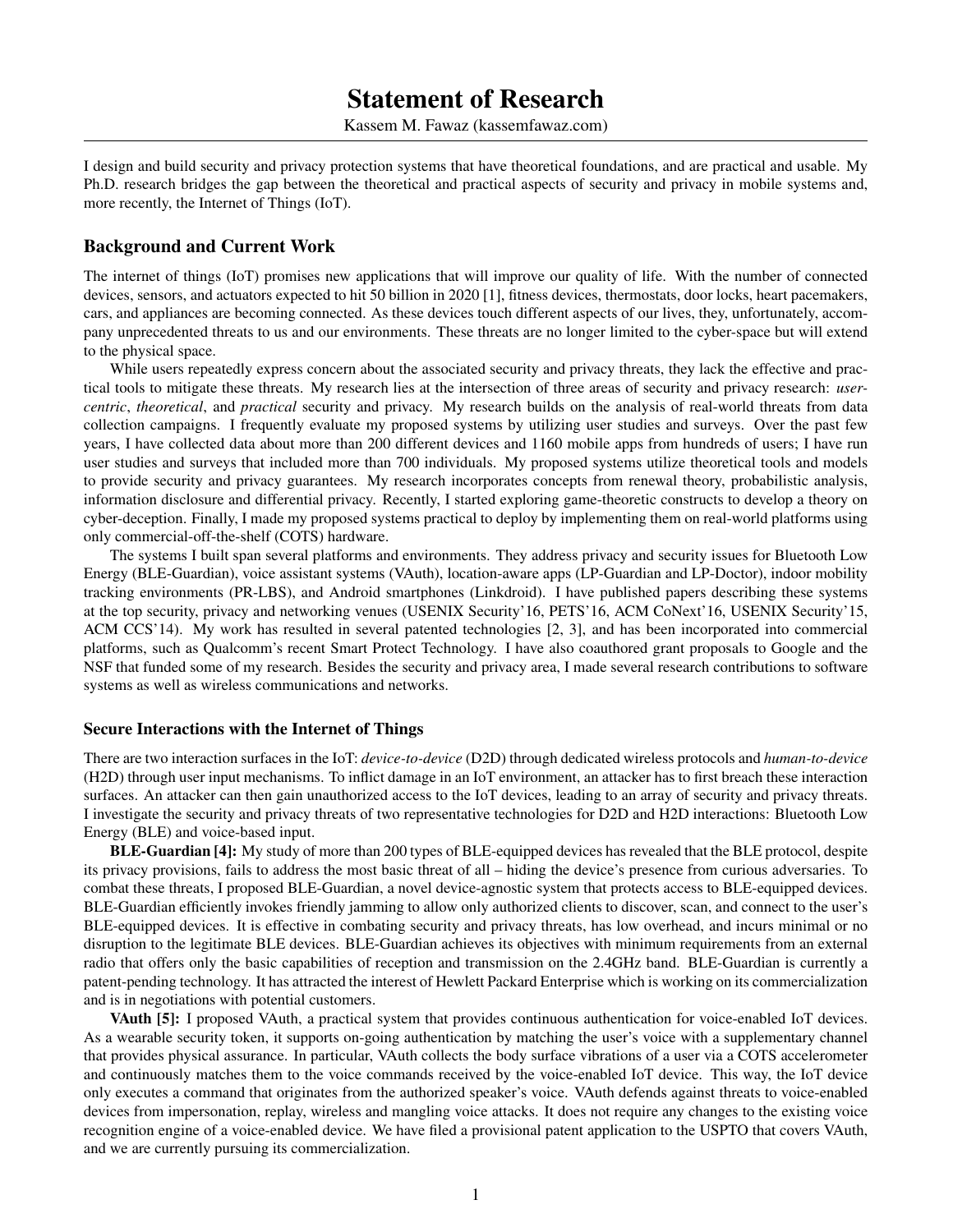#### Data Privacy Protection

Since the smartphone was introduced, a revolution started; users discovered the convenience of getting driving directions before asking for them, and the comfort of a connected thermostat adjusting the temperature on their way home. These and other context-aware services are enabled by the wealth of collected sensory data and inferred personal habits – a trend that will not slow down with the rise of the IoT computing paradigm. This convenience, however, comes at a considerable security and privacy cost.

Devices, apps and advertisement libraries access the user's data to provide services as well as revenue-generating ads. Data access over time introduces privacy threats that include behavioral tracking, profiling, or even revealing the user's identity. In my thesis, I have proposed several online privacy enhancing mechanisms that reduce the privacy threats from exposing user's data. These mechanisms stand on theoretical privacy criteria, are practical and balance between the user's privacy and utility.

Location Privacy [\[6,](#page-2-5) [7\]](#page-2-6): Most location privacy protection mechanisms, proposed in the literature, do not handle the privacy threats as posed by location-aware apps. To fill this gap in location privacy research, I propose *LP-Guardian* [\[6\]](#page-2-5), the first *app-aware* framework for location privacy protection on Android platforms, including, but not limited to, smartphones. LP-Guardian anonymizes the user's location before the app can access it. It guarantees that the observed mobility pattern of a certain user is indistinguishable among a theoretical set of individuals. An adversary cannot attribute the observed location information to the real user.

In a follow-up project, I investigated the deployment challenges facing location privacy protection mechanisms. They all require changes either to the underlying platform or the infrastructure making them untenable to be deployed. Therefore, users are left with the location access control of mobile operating systems. My analysis of the location privacy threats posed by 1160 apps for 150 users, over two years, indicated that OSes' location access controls lack granularity and threat awareness. I proposed *LP-Doctor* [\[7\]](#page-2-6), a lightweight, user-level and open-source Android tool which enables users to be aware of the underlying location privacy threats and exercise fine-grained location access control. LP-Doctor picks a novel privacy criterion that limits information leakage from the location data released to different apps. A user study of 227 participants indicated LP-Doctor's ease of deployability and usability. This work was funded by a Google Faculty Award.

PR-LBS [\[8\]](#page-2-7): While LP-Guardian and LP-Doctor focus on outdoor location privacy, indoor environments exhibit different dynamics between users and service providers. Motivated by a survey of 200 shoppers, I proposed PR-LBS (Privacy vs. Reward for Location Based Service), a system that balances the users' privacy concerns and the benefits of sharing location data in indoor location tracking environments. PR-LBS includes three novel online location release mechanisms that achieve differential privacy guarantees and ensure that the user engages in a fair location-service exchange with the service provider. PR-LBS is a general framework; it acts as a broker between users and service providers when the service provider monitors user's mobility through tracking her wearable devices. PR-LBS is currently a patent-pending technology.

LinkDroid [\[9\]](#page-2-8): While users presume that their data and app usage behavior are confined within the individual apps, it is not the case in practice. Consistent identifiers, inter-process communication, and third party libraries packed within apps enable an adversary to aggregate user's behavior across independent apps. With my collaborator, I modeled this phenomenon as a dynamic linkability graph (DLG) which abstracts links between different apps. Monitoring the evolution of DLG for 13 users over 47 days revealed that two random apps, installed on the same device, are linkable with a probability of 0.81. To mitigate the linkability threat, I designed and implemented LinkDroid, an Android patch that monitors the DLG at run-time and feeds dummy information to the apps when possible. LinkDroid greatly reduces the linkability privacy threat with a minimal performance overhead and impact on the apps' functionality. We are currently extending LinkDroid to IoT gateways that process personal data streams originating from different IoT devices.

#### Future Research Agenda

Threats to the IoT devices and environments will continue to present unique challenges in the future, mainly due to device and service provider (SP) heterogeneity. A large and diverse set of manufacturers, developers, and SPs will dominate the IoT ecosystem, giving rise to different device architectures, communication technologies and paradigms, data types, and data sources and sinks. Therefore, we have to rethink security and privacy protection in this evolving era of heterogeneous IoT devices. Building on my research experience, I plan to undertake these challenges as follows.

Usable Security and Privacy: A major challenge related to the mass proliferation of IoT devices is that of usable security and privacy. Traditional notice and choice mechanisms fail to protect users' privacy. Users are increasingly frustrated and overwhelmed with complex privacy policies, unreachable privacy settings, and a multitude of emerging standards. I will explore utilizing Conversational Privacy Bots (*PriBots*) [\[10\]](#page-2-9) as a new way of delivering notice and choice through a two-way dialogue between the user and a chatbot. PriBots will improve on state-of-the-art by offering users a more intuitive interface to inquire about their privacy settings, thus allowing them to control their privacy. In addition to investigating the potential applications of PriBots, I will undertake the different challenges of the underlying system including the user interface (UI) and natural language processing (NLP) aspects. Pribots will be part of a more general direction related to automated privacy. I will explore